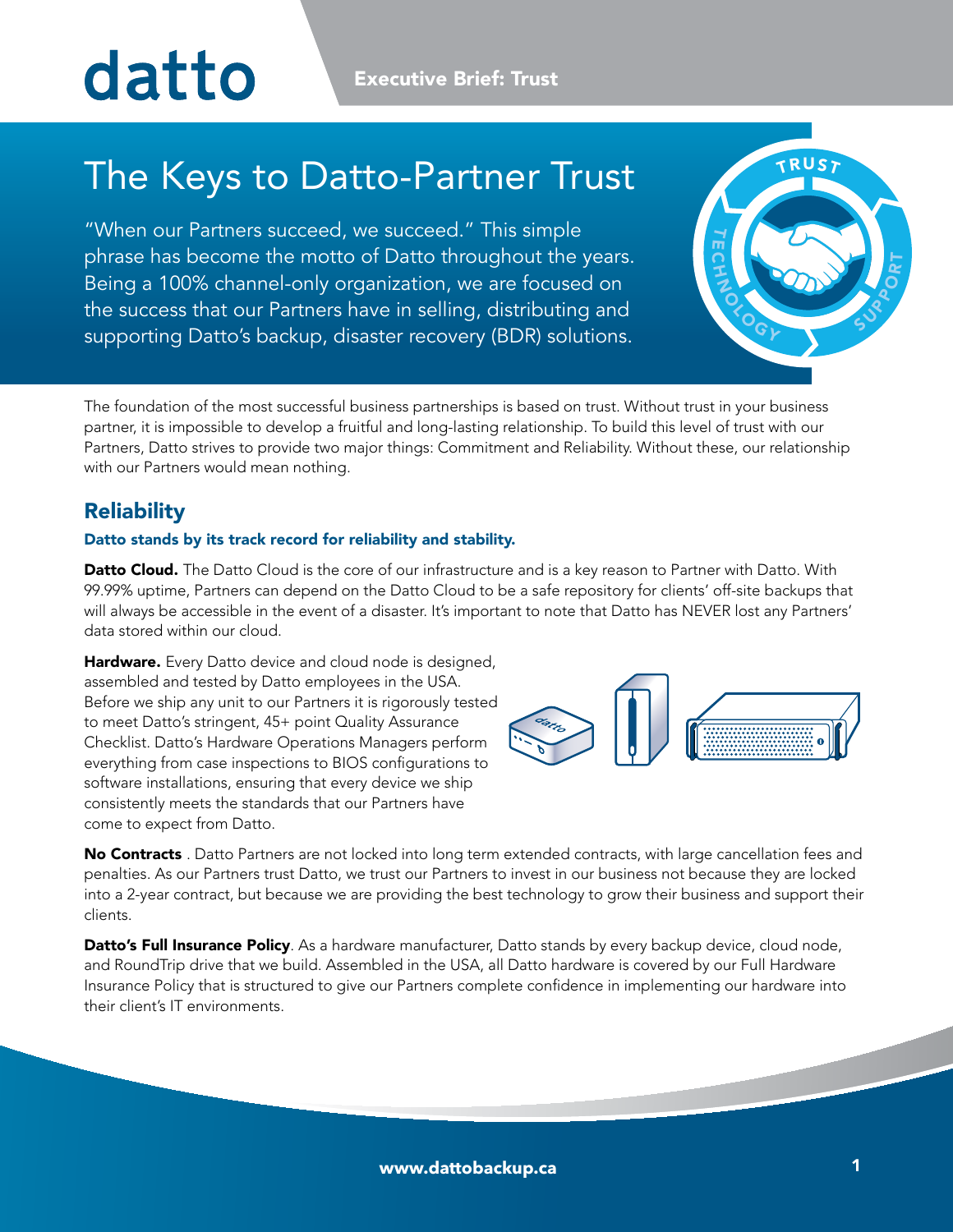# datto

Best Upgrade Program in the Channel. Datto offers the industry's best upgrade policy, making it easy to move to higher specification devices as your clients' needs grow. We don't think you, or your bottom line, should be penalized for having your clients' business data grow. The upgrade process couldn't be simpler. Purchase a new device within the same Datto product line, set up the new unit, return the original device, and Datto will refund the purchase price of the original hardware less the nominal upgrade fee of \$100.

### Commitment

Being channel-only since 2009, Datto is committed to enabling the success of its Partners. Our Partners have become our biggest advocates and the core factor to our tremendous growth. Providing reliable products and services is only part of what partners need to succeed; also

required are proper programs and resources, and an entire organization to that is dedicated to helping them succeed.

**Training**. It's impossible for every Datto Partner to be an expert in business continuity and disaster recovery services, but they can be! The Datto Academy is our comprehensive training platform that will help partners gain that critical knowledge, to become their trusted advisor and help facilitate a strong relation between your businesses. Training is available online, in person, and at the Datto Partner Conference.

**Support.** A key pillar of any MSP's business is supporting their clients as best as possible. As such, Datto has made a commitment to be there 24/7 for its Partners; so Partners can be there for their clients. Since early 2012 Datto has tripled its support staff, enabling both live 24/5 and emergency 24/7 support. Datto has also implemented its Cloud Operation Center to monitor our 25+ Petabytes of data, replicated in our bi-coastal data centers.

**Marketing.** MSPs are great at solving problems and providing support for their clients,

but marketing is not always their forte. That's OK. Datto is here to help, with customizable marketing campaigns and documents, educational and thought leadership content, and more. Datto also has a wide assortment of branded materials that Partners can leverage. Datto marketing is designed to support Partners sales efforts, and we're always a phone call or email away to help.

Account Support. From day one of being a Datto Partner you have a dedicated Account Executive to help onboard you into the role of being a reseller of Datto. Having trouble formulating that perfect pitch or finding the right materials you need for a client meeting? Your Account Executive is there is help you every step of the way.

**End-User Demos.** The first sale can be the most difficult for new partners. As such, we're happy to assist you with getting your end-user clients directly involved in the sales process. An end-user product demonstration is the perfect way to ensure that your first pitch to a potential BDR client is done right. Just like when you began the process of becoming a Datto Partner, a live demonstration is the best way to see first hand the value of Datto solutions.